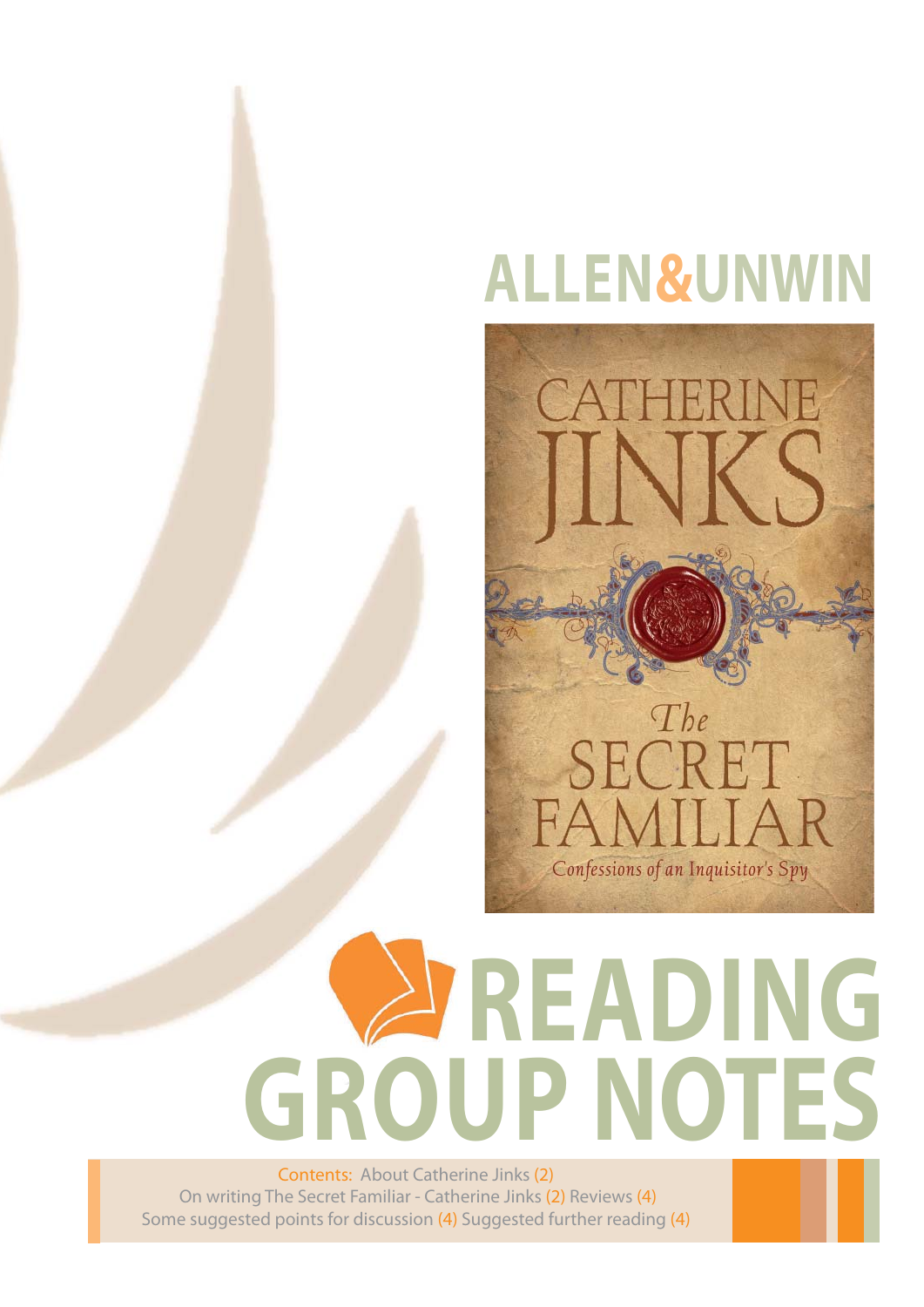### **About Catherine Jinks**

Catherine Jinks has won critical acclaim and a growing international audience for her literary talent, her versatility, and her compelling storytelling. Her medieval thrillers *The Inquisitor* (1999) and *The Notary* (2000) have earned favourable comparisons with *The Name of the Rose* and *The Da Vinci Code*. She has published more than thirty books across a wide range of genres and is regularly invited to speak about her work; *The Secret Familiar* is her eighth novel for adults. She lives in the Blue Mountains of New South Wales with her husband and daughter.

#### **On writing** *The Secret Familiar* **– Catherine Jinks**

*The Secret Familiar* had a long gestation period. Back in 1999, I published *The Inquisitor*, followed by *The Notary* a year later. Both were murder mysteries set in the 1320s, and revolved around the inquisition of southern France. In each case, however, the narrator was different, and the action took place in different cities. My original intention was to write two more books in the series, one dealing with an inquisitorial spy working among the Cathar heretics of the Pyrenees, and one dealing with a Beguin heretic in Narbonne. But I was sidetracked by other projects, and didn't even consider adding any more 'sequels' until after the first two novels had become quite successful in Europe.

You might notice that *The Secret Familiar* is dedicated to someone named Sebastian Ritscher. He is my German agent, and he was also the one who urged me to write another inquisitorial mystery. It would, he said, be easy to sell in Germany, because the other two had done so well. (And he was right.) If Sebastian hadn't encouraged me, I probably wouldn't have considered adding to the series. Sometimes all it takes is a little outside enthusiasm to get your wheels turning.

But by the time I started thinking about a third novel, *The Da Vinci Code* had exploded onto the publishing scene, and the Cathars were no longer as obscure as they had once been. In fact, they were suffering from over-exposure. There were now books about Cathars everywhere, and I decided that it wasn't time to add to the pile. So I abandoned the idea of placing my inquisitorial spy amongst the Cathars of the Pyrenees, and decided to have him investigate the Beguins of Narbonne, instead – thus combining the two story ideas into one. I think it was the right thing to do. Apart from anything else, the poor old Beguins were even less offensive in their beliefs than the Cathars were. So Helié's moral quandary is more difficult than it would have been if Bernard Gui had asked him to betray the Cathars. The Cathars, after all, had some pretty depressing ideas about pregnancy, and reaching heaven by starving yourself to death. The Beguins, in contrast, simply thought that wealth was a bad idea.

Thanks to all the research I'd done for *The Inquisitor* and *The Notary*, I didn't have to do too much research for *The Secret Familiar*. I simply had to build on what I'd already discovered about the Dominicans, and the inquisition, and the Cathars, concentrating instead on such unexplored subjects as 14th century Narbonne, and the Beguins. Most of my research was done at the University of Sydney library, though I also had help from my old history lecturer, John O. Ward, and from one of my brother's friends – a lecturer in cryptography and security – who gave me some tips on medieval number codes.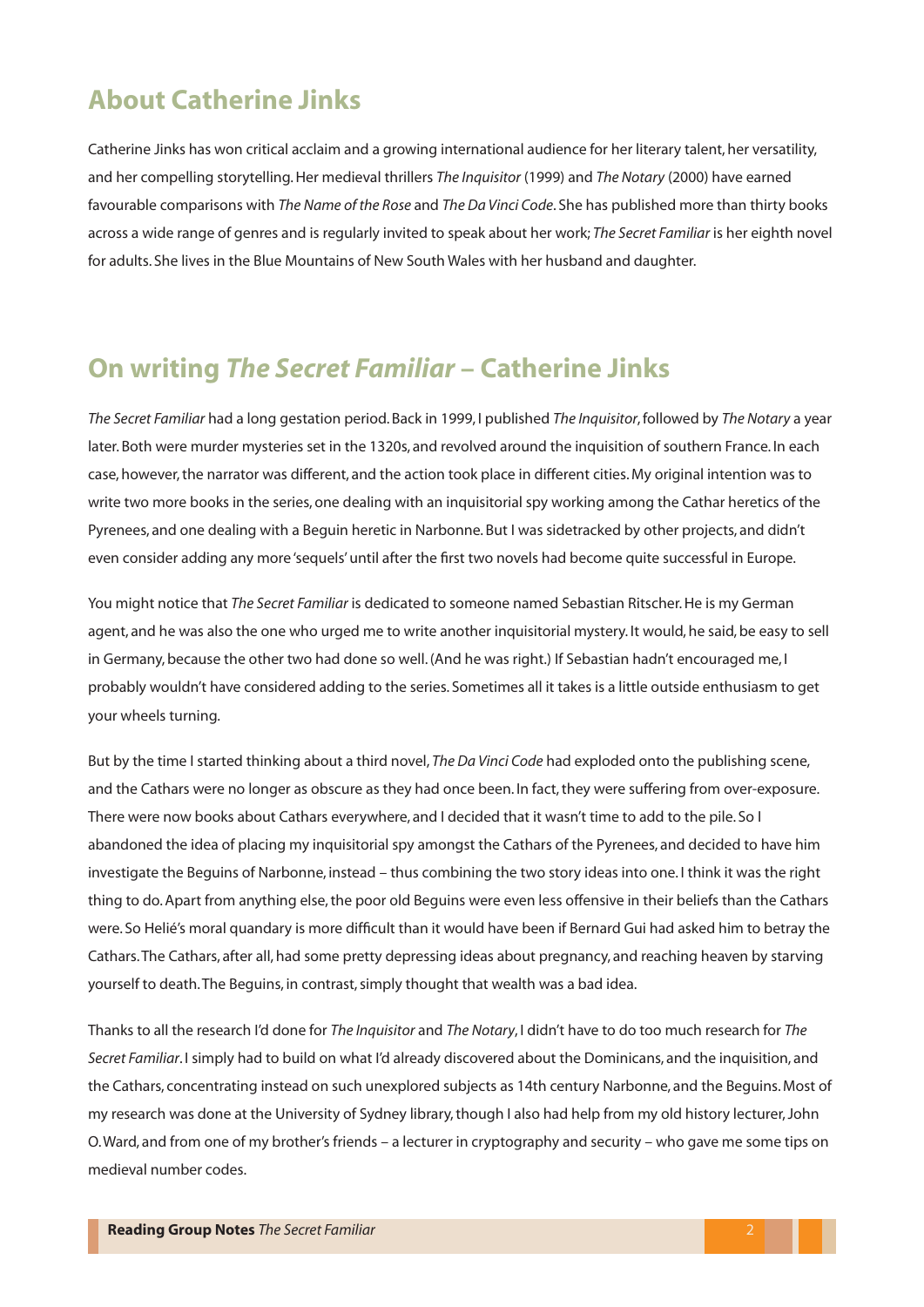Once I'd done my research, I realised that I could base my plot around a handful of real people, whose stories had been recounted in contemporary inquisitorial records. The mystery surrounding the fate of Pierre Olivi's bones struck me as a good plot point, too, as did the burning of 17 heretics in Narbonne in 1321. So I put together a fairly thorough synopsis using these elements (while listening to Enya's greatest hits), and started work on the actual writing of the book in the second half of 2005.

My job, basically, was to translate John Le Carré into a medieval idiom. For Helié, as for Le Carré's spies, life is all about concentrating on the kind of details that can sometimes be hard to come by in medieval records. What's more, a mind attuned to that sort of concrete detail was probably quite rare back in the Middle Ages. What you notice about many medieval intellectuals was their inability to see what was directly under their noses, simply because they were filtering it through an understanding of the world derived from the Bible, and from ancient authority. Bernard Gui was quite unusual in that, for the most part, he recorded what he actually saw, and not what he was meant to see, or what he was told. Helié shared the same characteristic – though, in a way, Helié had an advantage over his master because Helié was uneducated. He wasn't looking at the world through eyes other than his own.

That quality also made his narrative easier to write. My two previous narrators were well educated men, and therefore felt the need to keep quoting from renowned texts, and using Biblical metaphors that demonstrated their learning. Helié was different. His style was pretty straightforward; I didn't have to keep flicking through the Bible, or through Boethius, while I was writing. For this reason, perhaps, I only spent about five months completing the book. It was a lovely, easy ride – once I'd finally nailed Helié's voice. I'd already learned how to mimic a medieval rhythm by making my prose very, very slightly awkward, as if it had been translated from another language. In all three medieval murder mysteries, I've used the same technique. But I also had to find Helié's tone, and that wasn't at all similar to those of the other two narrators, both of whom were very charming, outgoing and generous. Helié, of course, was the exact opposite. Yet I did become enormously fond of him as we became better acquainted. I found that there was something rather compelling about Helié.

In fact he's so interesting that he probably has another book in him, though I don't know if I could wring another book out of the subject matter. It's been hard enough, since Umberto Eco's *The Name of the Rose* covered such a vast amount of material from that period. Nevertheless, despite the fact that I've explored most aspects of the medieval inquisition, there were an awfully large number of heresies during that period. So perhaps I can still find myself another plot for Helié. Who knows?

He certainly deserves one.